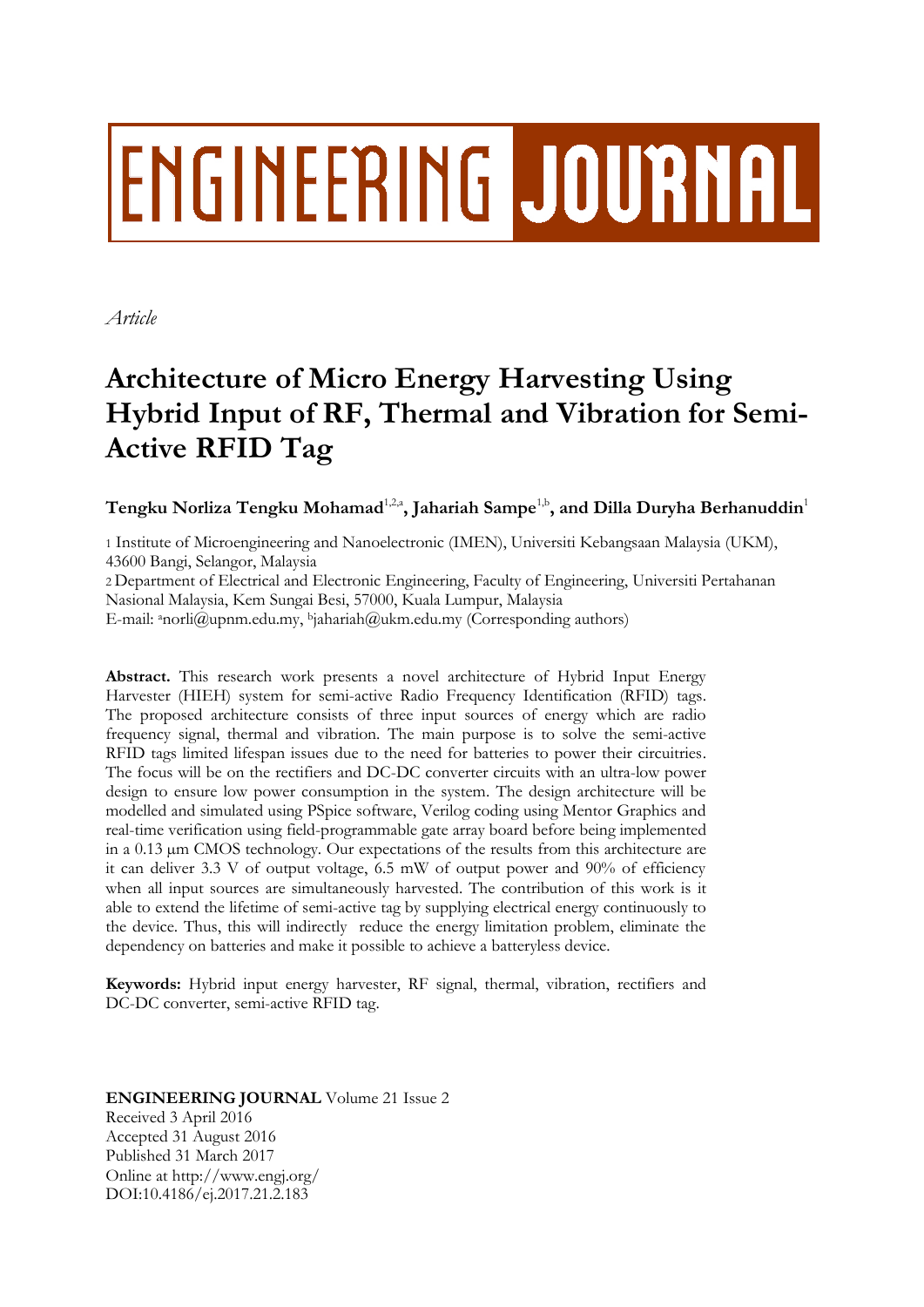#### **1. Introduction**

Over the decades, Radio Frequency Identification (RFID) technology has become a popular system and has attracted a lot of attention in the industry and military applications. Its wireless functions as automatic identification and data collection solution have been widely used in numerous areas such as supply chain management, access control, logistic, asset visibility, structural and environmental monitoring, sensor networks, etc. Among the various applications of RFID, Ultra High Frequency (UHF) RFID has a better throughput and performance with its small antenna sizes, higher data rates and longer reading distance. Operating frequency range for UHF is between 860-960 MHz.

A military supply chain management is one of the biggest systems that implements and utilizes the RFID technology. The use of RFID makes it possible to provide effective inventory and asset management, monitor and track the use, movement and placement of the weapons and munitions, and theft prevention. Although UHF RFID tags technology has been studied for several decades, only recently researchers are focusing on semi-active tags. Until now, the design of the tag is still being developed and only a few reports are being published by researchers especially the use of energy harvesting as an external power source for the semi-active tags. The advantages of semi-active tags are they have a longer communication range and longer battery life than passive tags and active tags, respectively [1]. Moreover, their robustness, higher functionality and capability of performing scheduled tasks makes them suitable to be used for troop readiness and safety [2].

The major drawback of semi-active tags is their limited lifespan issues due to the need for batteries to power up the tag circuitry. Once the batteries died, the tags cannot be used and the information stored in the memory of the tag chip could not be read. Presently, a lifespan of semi-active RFID tag is two (2) to seven (7) years but this depends on their applications. Frequent use of the tags to read and write will make the batteries life become shorter [3]. Consequently, ongoing maintenance is needed as the batteries have to be replaced. The details strength and weaknesses of each RFID type are shown in Table 1.

| RFID type                        | Strengths                                                                                                                                                                                           | Weaknesses                                                                                                                                                                                                                                                                                                                                                              |
|----------------------------------|-----------------------------------------------------------------------------------------------------------------------------------------------------------------------------------------------------|-------------------------------------------------------------------------------------------------------------------------------------------------------------------------------------------------------------------------------------------------------------------------------------------------------------------------------------------------------------------------|
| Passive Tag                      | No internal power source (energy<br>transferred via RF signal)<br>Longer lifetime $(> 20$ years)<br>Smaller tag size and mechanically<br>flexible, less expensive<br>Do not require any maintenance | Short read/write range $(4 - 5 \text{ m})$<br>$\bullet$<br>No sensor support<br>٠<br>Require very strong RF signal from<br>٠<br>reader to power the tag<br>Small read/write data storage<br>$\bullet$                                                                                                                                                                   |
| Semi-passive/<br>Semi-active Tag | Less expensive than active tag<br>$\bullet$<br>Long read/write range $(> 100 \text{ m})$<br>Has sensors<br>٠<br>Need very low RF signal strength<br>from reader                                     | Use internal power source (battery)<br>$\bullet$<br>Limited battery lifetime (up to 7 years)<br>٠<br>Increase maintenance and cost of<br>$\bullet$<br>operation due to batteries replacement<br>especially when it involves a large<br>number of tags.<br>Increase environmental pollution when<br>٠<br>disposing of the old batteries                                  |
| Active Tag                       | Long read range $(> 100 \text{ m})$<br>Has sensors<br>Large read/write data storage<br>No need RF signal from reader to<br>power the tag                                                            | Used internal power source (battery)<br>٠<br>Shorter life than semi-passive/semi-<br>$\bullet$<br>active tag<br>Bigger tag size, expensive<br>٠<br>Increase maintenance and cost of<br>٠<br>operation due to batteries replacement<br>especially when it involves a large<br>number of tags.<br>Increase environmental pollution when<br>disposing of the old batteries |

| Table 1. Comparison of strengths and weaknesses of each RFID type. |  |  |  |  |  |  |  |  |  |
|--------------------------------------------------------------------|--|--|--|--|--|--|--|--|--|
|--------------------------------------------------------------------|--|--|--|--|--|--|--|--|--|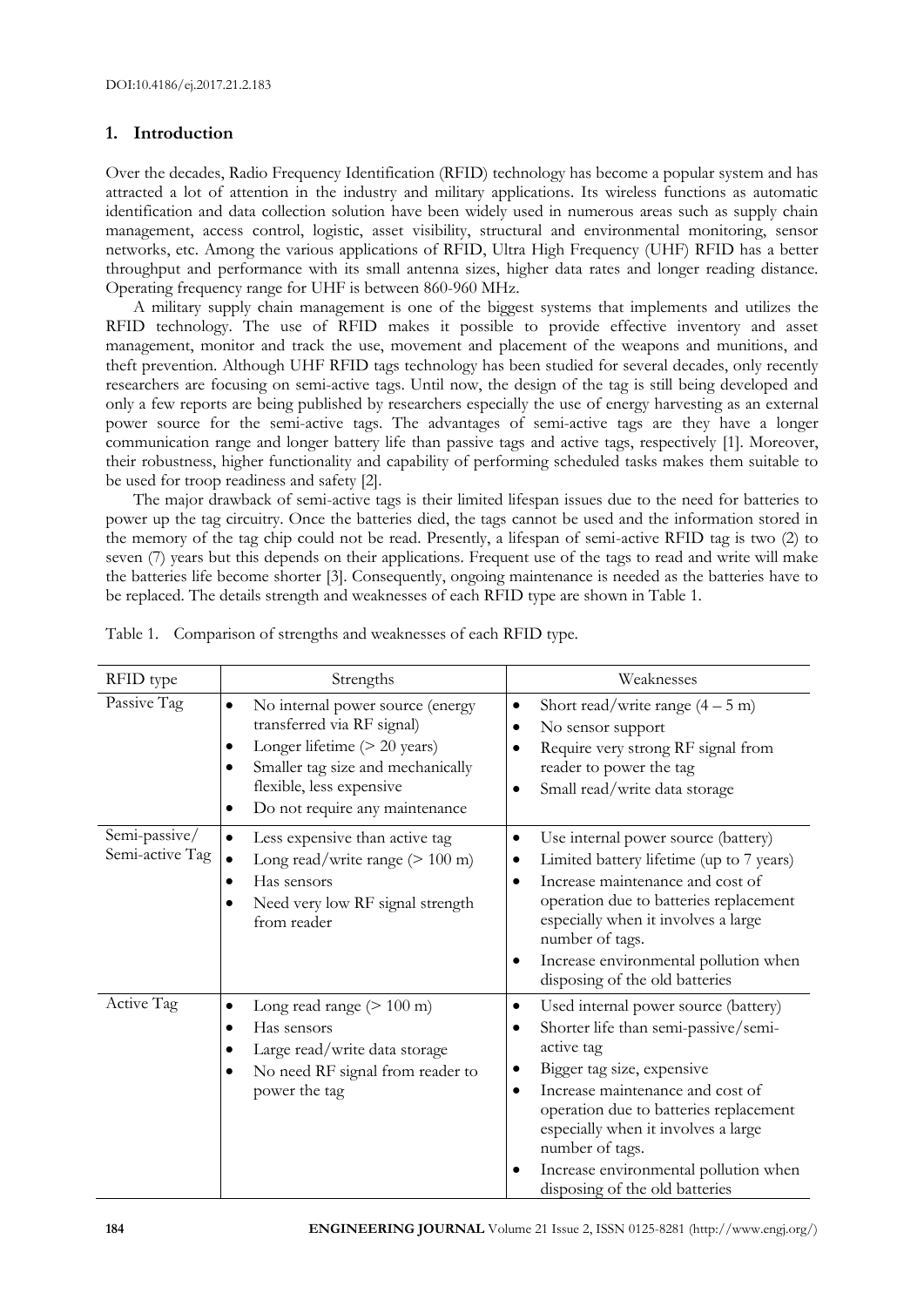In the past few years, there are a number of multi-input energy harvesting systems that have been presented by researchers. A variety of circuit design architectures with various combinations of ambient sources and implementation of CMOS technology are introduced, all with the same goal which is to improve the harvester's performance with the maximum power conversion efficiency and minimal power losses.

A novel architecture of hybrid input energy harvester (HIEH) system consisting of three sources of energy, which are radio frequency signal, thermal and vibration has been proposed in this paper. These sources are selected based on supply chain management purposes where they are readily available indoor energy sources. The ambient RF signal that is transmitted by the reader to activate the tag can be harvested by antenna and converted it to electrical energy. However due to limited and intermittent signal, RF source energy harvesting alone is not enough to extend the lifespan of semi-active RFID tag. Thus, energy from the thermal and vibration is required. Each of these sources can be generated from machine, human movement, and temperature differences.

In this work, the focus will be on the rectifiers and DC-DC converter circuits which will be designed in a standard 0.13 μm CMOS technology. Ultra-low power design will be applied to ensure low power consumption in the system. Our contributions are by combining energy from different sources with efficient energy harvesting circuit design, it would be possible to eliminate the dependence on battery for power and continuously provide a stable power supply to the load. Hence, the overall semi-active RFID tag system reliability and functionality can be enhanced. Maintenance and cost of operation can also be reduced since the tag does not need any batteries replacement. Indirectly, this green energy solution can minimize the environmental pollution by reducing the disposal of old batteries and last but not least, making it possible to achieve a batteryless device.

This paper is organized as follows. Section 2 explains the basic RFID system. Overview of a single energy harvesting design is given in Section 3 followed by the hybrid energy harvesting design in Section 4. Next, the proposed block design and implementation process of HIEH architecture are discussed in Section 5 and Section 6 respectively. Finally, Section 7 concludes the paper.

#### **2. Basic RFID System**

RFID system uses radio frequency waves to locate, identify, track and sort objects, assets and equipment without direct contact or line of sight. The system consists of three components: a reader (transceiver), a tag (transponder) and a processing unit (a host computer) as shown in Fig. 1.



#### Fig. 1. RFID system.

The purpose of the RFID system is to transfer information between a tag and a reader to perform a specific application based on the data stored in the tag [4]. RFID tag can be categorized into three types: passive, semi-passive/semi-active and active. The most commonly used tags are passive tags. Passive tags do not have an internal battery and rely entirely on the reflected energy from the reader as their power source. They have a shorter read range, a small size, cheaper and do not require any maintenance [5, 6]. On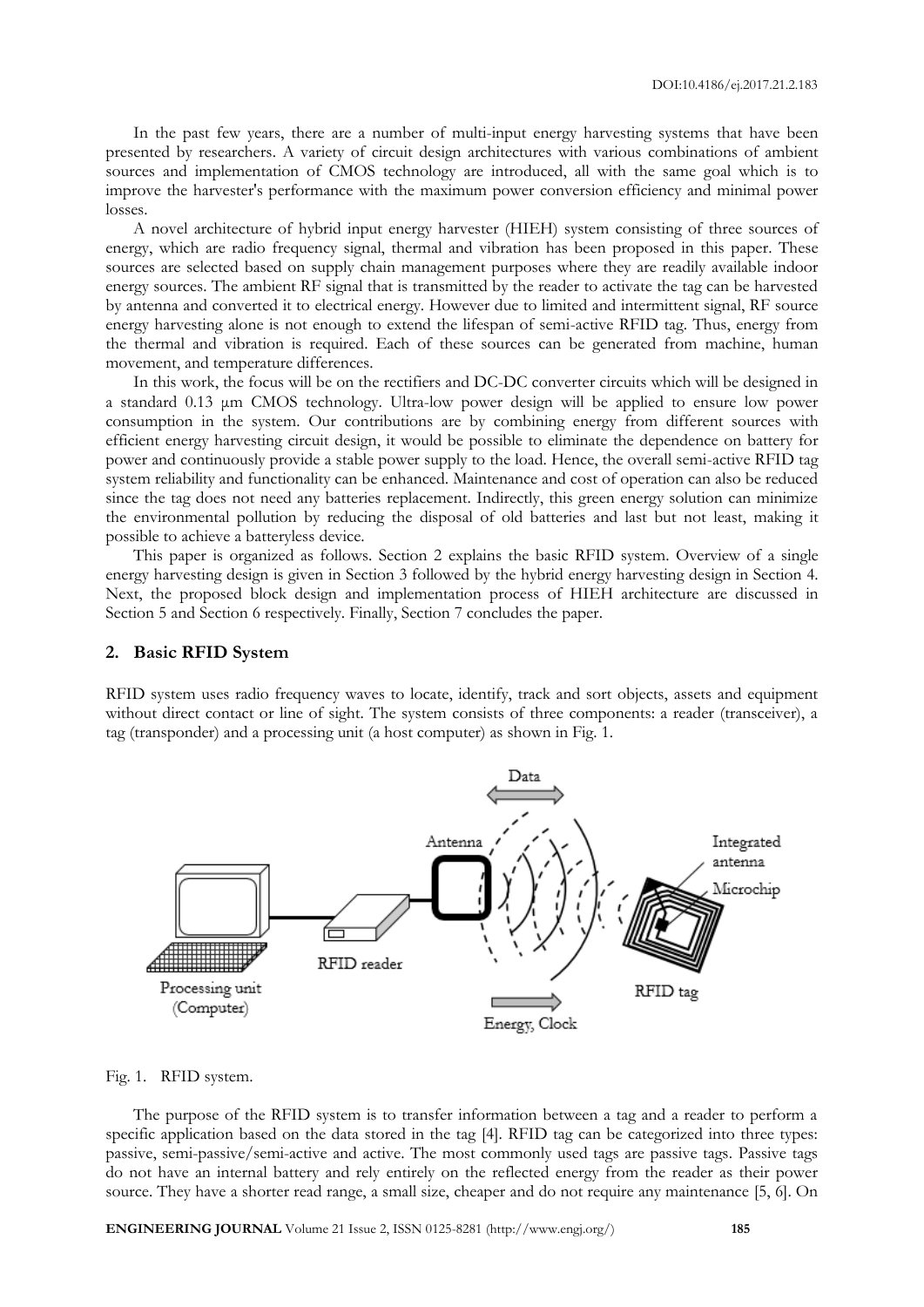the contrary, active tags are powered by their own battery that is able to transmit their own information to a reader or other active tags. The internal battery is also used to power other electronic components and micro-sensors circuit such as temperature, pressure, humidity or vibration sensor which are integrated within the active tags. Similar to active tags, semi-active tags also have internal battery. However, they cannot communicate with other tags and only transmit their information once they receive a radio frequency (RF) signal from the reader [4].

#### **3. Overview of Energy Harvesting Design**

Energy harvesting is the process where energy is captured from the ambient sources such as temperature differences, light, vibrations and RF signals, converting it to electrical power or storing it for later use [7]. Due to its capabilities to supply a very small amount of power in the range of nanowatts to milliwatts, energy harvesting technology has attracted more attention to the researchers in finding a suitable input to supply ultra-low power devices such as in a modern wireless sensor network system, portable electronic devices, biomedical implants and RFID devices [8, 9]. With its typical micro-scale values, micro energy harvester can convert small amounts of energy from the ambient environmental sources into electrical power using electromagnetic waves, piezoelectric generators, thermoelectric generators (TEG), or photovoltaic devices [10, 11]. The potential ambient energy available from various micro energy harvesting sources is shown in Table 2. Using energy harvesting techniques in the ultra-low power devices not only prolong the battery life and minimize cycle of exchanging or recharging the batteries [12] but also can indirectly extend the overall system lifetime, minimize the size and maintenance cost, and reduce waste produced by disposing batteries [13]. In this work, the focus will be on indoor energy sources which are thermal, vibration and RF.

| Energy source | Characteristics | Harvested power             |  |  |  |
|---------------|-----------------|-----------------------------|--|--|--|
| Light         | Indoor          | $100 \mu$ W/cm <sup>2</sup> |  |  |  |
|               | Outdoor         | $100 \text{ mW/cm}^2$       |  |  |  |
| Thermal       | Human           | 60 $\mu$ W/cm <sup>2</sup>  |  |  |  |
|               | Industrial      | $10 \text{ mW/cm}^2$        |  |  |  |
| Vibration     | Human           | $4 \mu W/cm^2$              |  |  |  |
|               | Industrial      | 800 μW/cm <sup>2</sup>      |  |  |  |
| RF            | <b>GSM</b>      | $0.1 \text{ \mu W/cm}^2$    |  |  |  |
|               | WiFi            | $0.001 \ \mu W/cm^2$        |  |  |  |

Table 2. Performance of micro energy harvesting technologies [14].

#### **3.1. Radio Frequency**

Nowadays, RF energy harvesting has become one of the popular methods to supply power to a new generation of wireless communication and sensor devices. In this method, RF signal that are harvested by the antenna is converted to electrical energy (DC voltage). The signals have a frequency range between 30 Hz to 300 GHz with a wavelength varying from 0.1 cm to 1000 km [15]. As in the semi-active RFID tag, the voltage generated at the tag terminal may be used either to transmit the data back to the reader or to recharge a battery to be supplied to the auxiliary circuit [16].

A basic block diagram of the RF energy harvesting system is shown in Fig. 2. The effectiveness of the system can be influenced by several factors such as antenna design, matching network circuit and RF-DC rectifier circuit design techniques. In order to maximize the efficiency of the harvester, the accuracy of the matching network circuit and RF-DC rectifier circuit have to be designed with regard to the ultra-low power RFID tag requirements [17]. For example, Le et al., [18] used a 36-stage floating-gate rectifier circuit designed in 0.25 μm CMOS process to work with low input voltage as 50 mV and low input power as 5.5 μW (-22.6 dBm). The circuit achieved a maximum efficiency of 60% at 906 MHz RF signal. Merz et al., [19] presented a system consisting of a quarter-wave monopole antenna, a T-match circuit, Greinacher multiplier circuit, a low-power comparator and a DC-DC converter. The complete system created a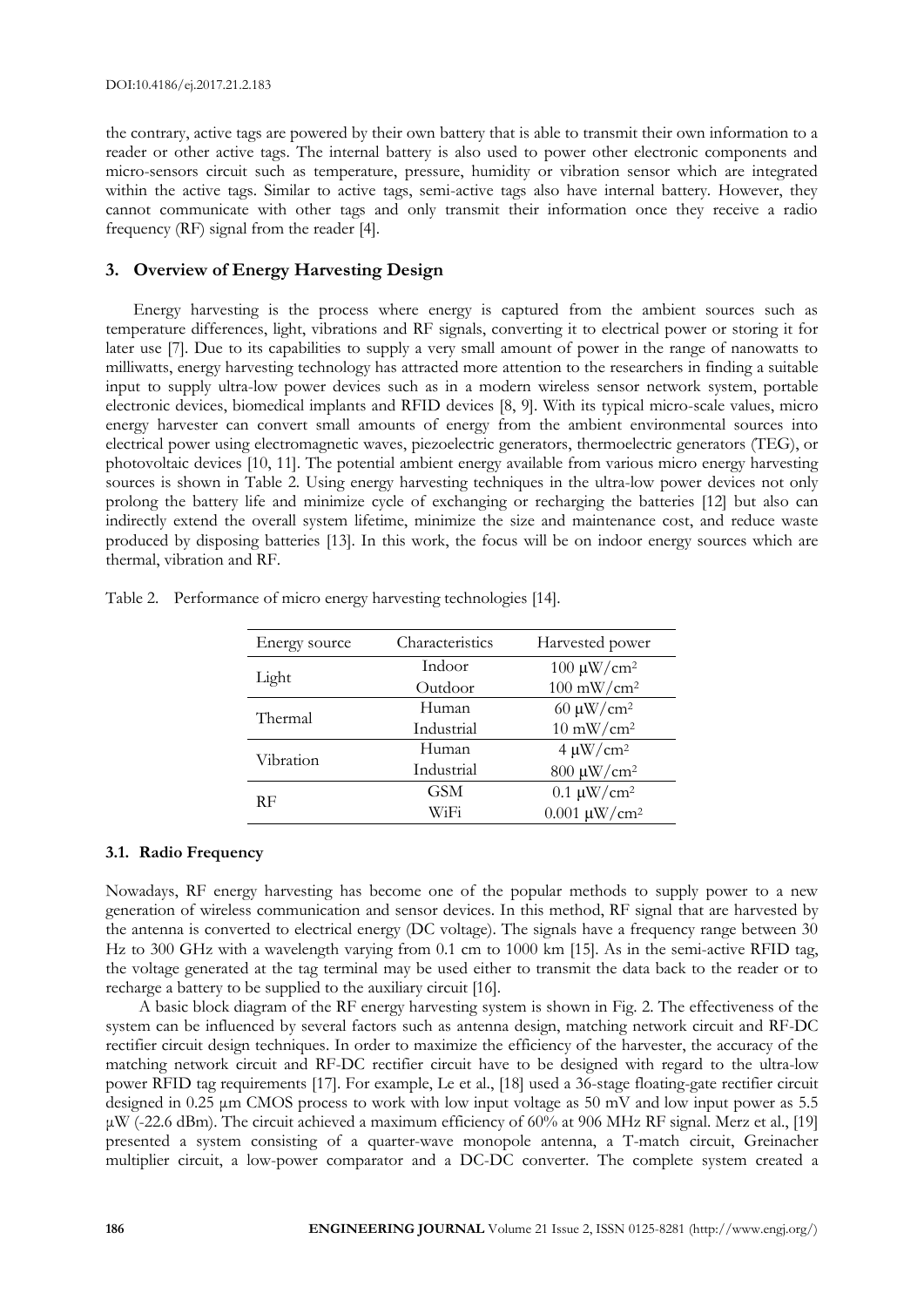constant 1.8 V DC output voltage at a frequency of 868 MHz with an input power of -6 dBm which was ideal for powering wireless devices over long distances.



Fig. 2 Basic block diagram of RF energy harvesting.

Based on the literature review, it was noted that one of the most popular RF power harvesting methods for RFID tags is using the CMOS rectifier design [20]. Hashemi et al., [21] fabricated a full-wave CMOS rectifier in order to increase the output voltage and the power conversion efficiency (PCE), especially for small input voltage levels. Together with the bootstrapped capacitors technique, the effective threshold voltage can be reduced and the overall power efficiency improved by 11%. Later, Kamalinejad et al., [22] presented a high-efficiency CMOS rectifier that attained 54% PCE for the input voltage as low as 200 mV. This was achieved by boosting a gate-drive voltage using a chain of auxiliary floating rectifier cells at 950 MHz RF signal. However, for applications that need intermittent communication, the sensitivity of the power harvester is more important than PCE as it determines the maximum range. A custom IC was fabricated by Oh et al., [20] in an IBM 130 nm CMOS process technology. At 915 MHz, a power harvester demonstrated the highest sensitivity of -32 dBm for 1 V output voltage. This was achieved by operating a CMOS rectifier in the subthreshold region, using low threshold voltage transistor and a matching network with a voltage boosting circuit.

Generally, for a small RF input power condition (e.g. RFID tag far from the reader), maximum PCE must be taken into the design considerations. For UHF RFID, a high-efficiency differential-drive CMOS rectifier circuit with an active threshold voltage  $(V<sub>th</sub>)$  cancellation scheme was developed by Kotani et al., [23]. A rectifier circuit achieved 67.5% of PCE at 953 MHz, -12.5 dBm RF input and 10 kΩ output load. On the other hand, a 900 MHz system and an efficient power path structure with adaptive control was proposed by Hsieh and Chiang [24]. By adopting an open-loop adaptive control scheme and duty-cycled operation, the control circuit consumed low power and 35.7% PCE was achieved at the input power of -15 dBm when the output voltage reached 2 V.

#### **3.2. Vibration**

Vibration energy harvesting can be divided into three types of energy transducers: piezoelectric, electrostatic and electromagnetic. However, among these transducers, piezoelectric has been widely studied due to its high power density, simple operating mechanism, no heat and easy to manufacture [3, 25]. Not only that, piezoelectric materials such as lead zirconium titanate (PZT) are commonly used due to their ability to transform mechanical strain energy into electrical charge [26]. Figure 3 shows an electrical equivalent circuit and a basic block diagram of the piezoelectric energy harvesting system. It consists of a piezoelectric generator, rectifier, DC-DC converter, energy storage device and a load. To enhance the system performance, each block can be designed using different strategies. For example, Balpande et al., [27], in their design had successfully developed a power harvesting model using PZT as an alternative source for active RFID tags. The model applied Villard 6-stage voltage multiplier circuit using a dynamic threshold MOS technology and super capacitor as a storage device. Based on their simulation results, the proposed model can generate a maximum voltage and power of 7.36 V and 13.9 mW respectively, which were enough to power up the active tag that required only 7.5  $\mu$ W of power for 3-5 s of the interval.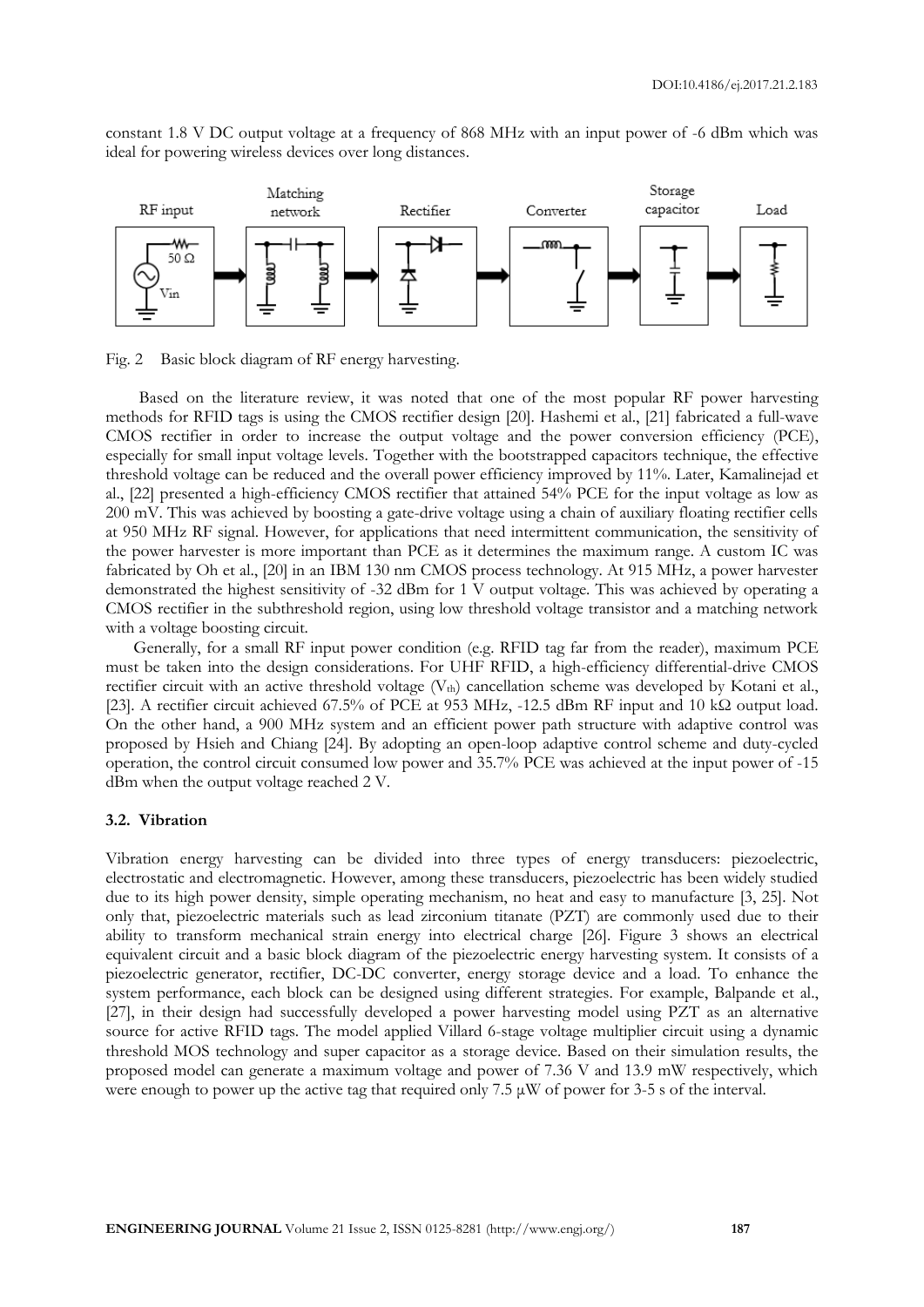

Fig. 3. Basic block diagram of piezoelectric energy harvesting.

A design of semi-active RFID tags with Piezoelectric Power Supply (PPS-RFID) for moving temperature sensing was presented by Chu et al., [3]. This PPS-RFID was used to record the temperature change information in a moving process. The single-layer PZT-4 piezoelectric vibrator, rectifier circuit, voltage regulator and energy storage circuit were used in the design. 0.242 μW power of PPS and 5 V output voltage were achieved at 1 Hz vibration. According to Ramadass and Chandrakasan [26], interface circuits was one of the main drawbacks faced by existing piezoelectric harvesters. In their research, a biasflip rectifier circuit was introduced to enhance the power extracted from PZT. Compared to commonly used voltage doublers and full-bridge rectifiers, this bias-flip rectifier can extract power with four (4) times improvement. Chamanian et al., [28] considered a fully self-powered interface circuit to harvest energy from low power piezoelectric harvesters. Together with a novel peak detector and a synchronous switching technique, maximum energy can be extracted with the maximum power efficiency of 88% for an input power of 13.2 μW. In order to optimize the extracted power in a piezoelectric (PE) energy harvesting system, Do et al., [29] proposed a maximum power point tracking (MPPT) method and a DC-DC converter. The purpose was to overcome the low-efficiency problems faced by the conventional rectifiers design especially when the load resistance was outside the specific range. By implementing a full-bridge rectifier with an MPPT unit, a maximum of 51  $\mu$ W power can be extracted with the overall frequency of 64% regardless of the load variation.

#### **3.3. Thermal**

For thermal energy harvesting, thermoelectric generator (TEG) is used to convert heat energy into electrical energy when there are temperature differences by the Seebeck effect. An electrical potential will be generated in the circuit when there is a temperature gradient between two ends at two different temperatures (hot side and cold side) [30, 31, 32]. The advantages of the TEG are highly reliable, environmentally friendly, noiseless, compactness and lightweight [33, 34]. Saeki et al., [35] in their study proved that it was feasible to power up the RFID tag using thermal energy. Based on the evaluation results, they found out that the RFID tag performance using TEG was the same as the RFID tag driven by Lithium battery.

One problem of the TEG is its low generated power when dealing with a low-temperature gradient. As a solution, Chuan et al., [36] proposed a charge pump circuit as the power management approach in the TEG system. Compared with a boost converter, the output waveform of the charge pump was more stable and less ripple. Meanwhile, a thermoelectric energy harvesting interface circuit had been presented by Ramadass and Chandrakasan [30] to extract electrical energy from the human body heat. Without the aid of battery and the usage of mechanically assisted start-up circuit, the thermoelectric energy harvesting system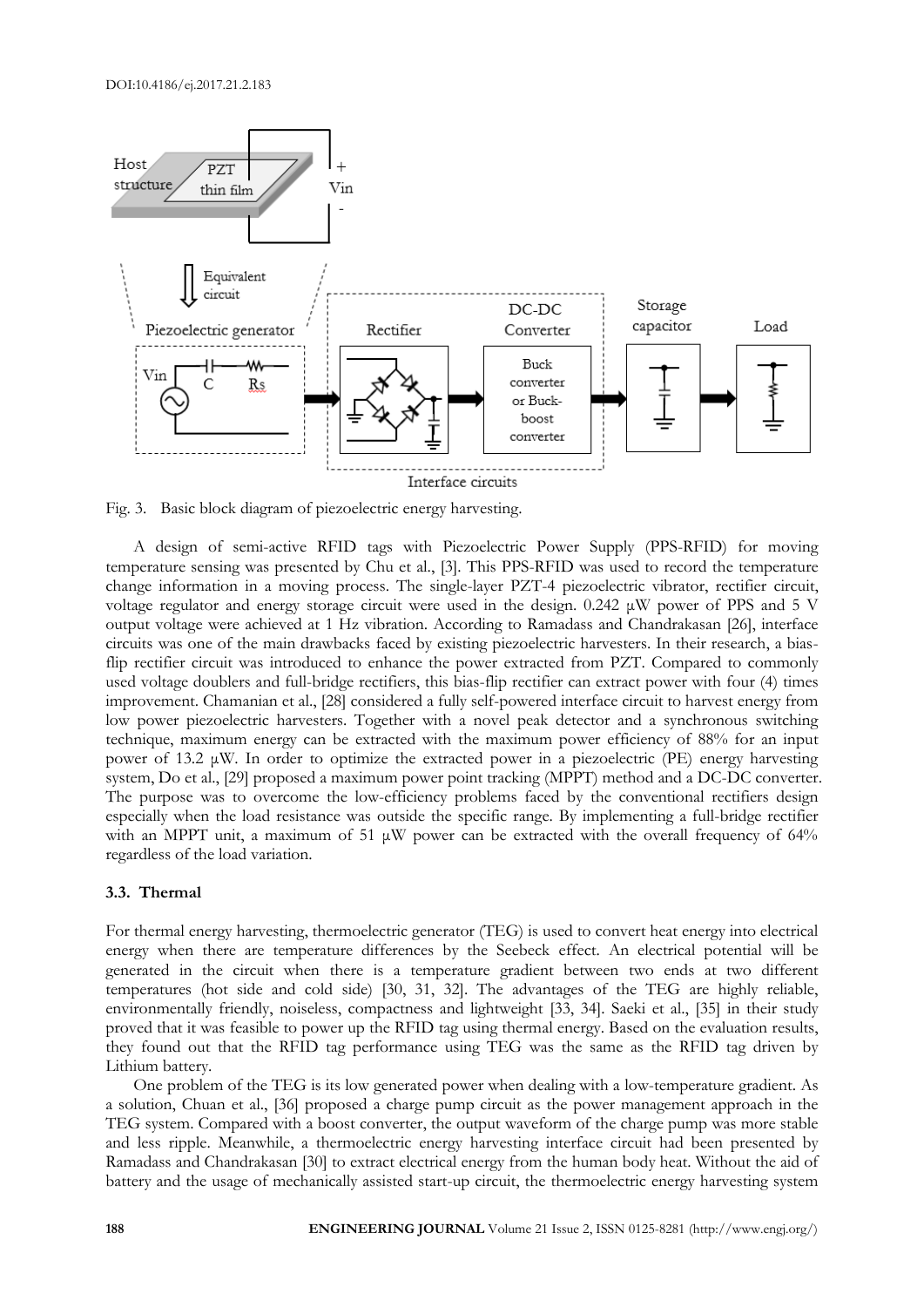was able to operate from input voltages as low as 35 mV with 58% efficiency and reached 1.8 V output voltage. Lately, with the new development of thermoelectric materials and efficient modules, low efficiency of thermal harvesting is no longer a major obstacle to its extensive use where more than 10% efficiency has been reached [37]. Moreover, the TEG devices are also able to supply power in the range of 1 W up to several hundreds of Watts [33].

#### **4. Hybrid Energy Harvesting Design**

Hybrid energy harvesting is combining more than one ambient sources to generate electrical power out of a single system. By harvesting and combining energy from multiple sources, energy can flow continuously even though one or more sources are absent [34]. Hence, more power can be supplied and the overall system reliability and functionality can be enhanced [11, 38]. The overall behaviour of the hybrid energy harvester is depending on the design of each component in the system. Due to the weakness, intermittence and inconsistency of single source energy harvesting, Tan and Panda [39] proposed a hybrid energy harvesting system using one power management circuit to not only extend the lifetime of the wireless sensor node but also to reduce the cost, form factor and power losses of the overall system. The designed and implemented ultra-low power management circuit with a fixed voltage reference MPPT consisted of a boost converter, an energy storage element and a regulating buck converter which produced an efficiency of 90% with the total power consumption of 135 μW. Subsequently, Yu et al., [40] used one power management circuit to decrease the power dissipation in their energy harvesting system. Unlike Tan and Panda [39], the architecture proposed by Yu et al., [40] consisted of an MPPT circuit, an impedance matching circuit, an energy storage, a bleed-off circuit and voltage regulator. The use of analog discrete components in the MPPT circuit had improved the overall harvester efficiency by 76.7%.

Colomer-Farrarons et al., [41] developed a multiharvested self-powered system that focused on low voltage and low power applications such as RFID devices. The system was named as multiharvesting power chip which was robust against power failure. The main objective was to ensure that the system only worked with the energy harvested from the ambient sources and no longer depended on the battery. As shown in Fig. 4, the harvesting system was able to collect and manage energy from three ambient sources which were solar, vibration and RF. The maximum total power harvested is approximately 6.4 mW and the total power consumption was 160 μW. According to Nguyen et al., [42] a low amplitude, low frequency and low energy signal from the multi-energy sources can be harvested by using a novel hybrid CMOS rectifier. The proposed 6-stage hybrid rectifier circuit can generate a supply voltage of 1 V from a subthreshold amplitude of a 13.56 MHz RF signal. Additionally, 40.3% of PCE was achieved compared to a traditional complimentary, cross-coupled rectifier circuit which was only 9.7%. Meanwhile, in a feasibility study conducted by Mayordomo et al., [43] they stated that it was possible to combine low-power UHF RFID technology with energy harvesting to produce tags with sensing applications.



Fig. 4. Conventional architecture of the hybrid energy harvesting system with separate power management circuit [41].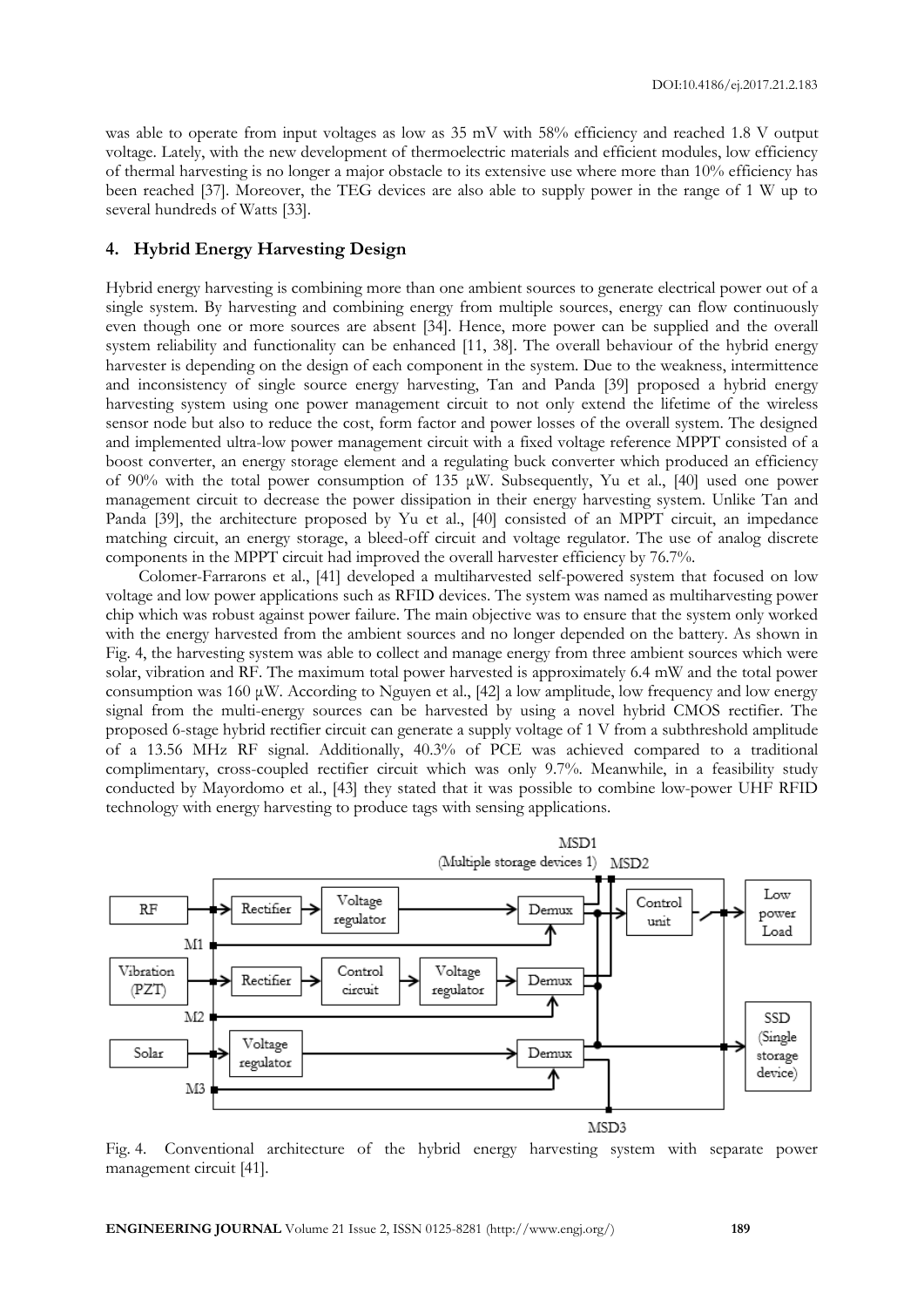| Literature                                              | Sources                         | Architecture                                                                                                               | $V_{IN} (V)$                                                            | $\ensuremath{\text{V}}\xspace_{\ensuremath{\text{OUT}}\xspace}$<br>(V) | $P_{OUT}$<br>(mW)                         | $\eta$ (%)                              | Technolog<br>y                      | Application                                                           |
|---------------------------------------------------------|---------------------------------|----------------------------------------------------------------------------------------------------------------------------|-------------------------------------------------------------------------|------------------------------------------------------------------------|-------------------------------------------|-----------------------------------------|-------------------------------------|-----------------------------------------------------------------------|
| Colomer-<br>Farrarons et<br>al., [41] (2011)            | PV,<br>PZT,<br>RF               | BG circuit,<br>LDO regulator,<br>bridge rectifier                                                                          | 1.89 (PV),<br>1.2 (PZT),<br>$1$ (RF)                                    | $1.2 -$<br>3.3                                                         | 6.4                                       | $55 - 85$                               | $0.13 \mu m$<br><b>ASIC</b>         | Low-voltage<br>and low-<br>power loads<br>(e.g.: RFID)                |
| Tan & Panda<br>$[39]$ $(2011)$                          | PV,<br>Thermal                  | $DC-DC$<br>converter,<br><b>PWM</b><br>generation,<br>micro-<br>controller,<br>energy storage                              | 3.6                                                                     | 5.5                                                                    | 0.621                                     | 90                                      | Hardware<br>prototype               | WSN                                                                   |
| Bandyopadh-<br>yay &<br>Chandrakasan<br>$[11]$ $(2012)$ | TEG,<br>PV,<br><b>PZT</b>       | Dual path<br>scheme,<br>inductor<br>sharing, ZCS                                                                           | $0.02 - 0.16$<br>(TEG),<br>$0.15 - 0.75$<br>(PV),<br>$1.5 - 5$<br>(PZT) | 3.3                                                                    | 1.3<br>(TEG),<br>2.5 (PV),<br>$0.2$ (PZT) | 58<br>(TEG),<br>83 (PV),<br>79<br>(PZT) | $\overline{0.35}$ µm<br><b>CMOS</b> | WSN, DSP                                                              |
| Nguyen et al.,<br>$[42]$ (2014)                         | RF,<br><b>PZT</b>               | Hybrid<br>rectifier, CCCR<br>chain, matching<br>network, bias<br>generator                                                 | $0.3$ (RF),<br>$2.0$ (PZT)                                              | $\mathbf{1}$                                                           | Not<br>stated                             | 40.3                                    | $0.09 \mu m$<br><b>CMOS</b>         | RFID sensor                                                           |
| Lim et al., [38]<br>(2014)                              | TEG,<br>PV,<br><b>PZT</b>       | DC-DC boost<br>converter with<br>MPPT, VCCS                                                                                | $0.18 - 0.907$                                                          | 0.310<br>$-27.9$                                                       | $0.014 -$<br>0.187                        | Not<br>stated                           | Not stated                          | WSN, cardiac<br>pace makers,<br>Quartz<br>watches and<br>hearing aids |
| Chou et al.<br>$[44]$ (2014)                            | PV,<br><b>PZT</b>               | Full-wave<br>rectification,<br>PFM boost<br>switching<br>regulator                                                         | $0.2 - 1.7$                                                             | $1.8 -$<br>3.7                                                         | 2.4                                       | 73                                      | $\overline{0.35}$ µm<br><b>CMOS</b> | Biomedical<br>sensing<br>system                                       |
| $\overline{\text{Dini}}$ et al., [45]<br>(2015)         | PZT,<br>TEG,<br>PV,<br>$\rm RF$ | Buck-boost<br>converter,<br>LDO regulator,<br>UVLO circuit,<br>bias generator,<br>nano power<br>comparators,<br><b>NVC</b> | $0.7 - 5$<br>(PZT),<br>$1 - 5$ (HV),<br>$0.1 - 1$ (LV)                  | 5                                                                      | 2.124                                     | 89.6                                    | $0.32 \mu m$<br><b>BCD</b>          | <b>WSN</b>                                                            |
| Vanhecke et<br>al. [46] (2015)                          | TEG,<br>PZT                     | Voltage<br>doubler, LDO,<br>PTAT, BGR                                                                                      | 3                                                                       | 2.4                                                                    | <b>Not</b><br>stated                      | 66                                      | $0.35 \mu m$<br><b>CMOS</b>         | Aeronautics<br>applications                                           |
| This work<br>(2016)                                     | RF,<br>PZT,<br><b>TEG</b>       | Rectifier,<br>matching<br>network, DC-<br>DC converter,<br>control loop,<br>ACC, voltage<br>regulator                      | $0.1 - 5$                                                               | $\overline{3.3}$                                                       | 6.5                                       | 90                                      | $\overline{0.13}$ µm<br><b>CMOS</b> | RFID semi-<br>active tag                                              |

### Table 3. Circuit performance comparison of previously published hybrid energy harvesting design.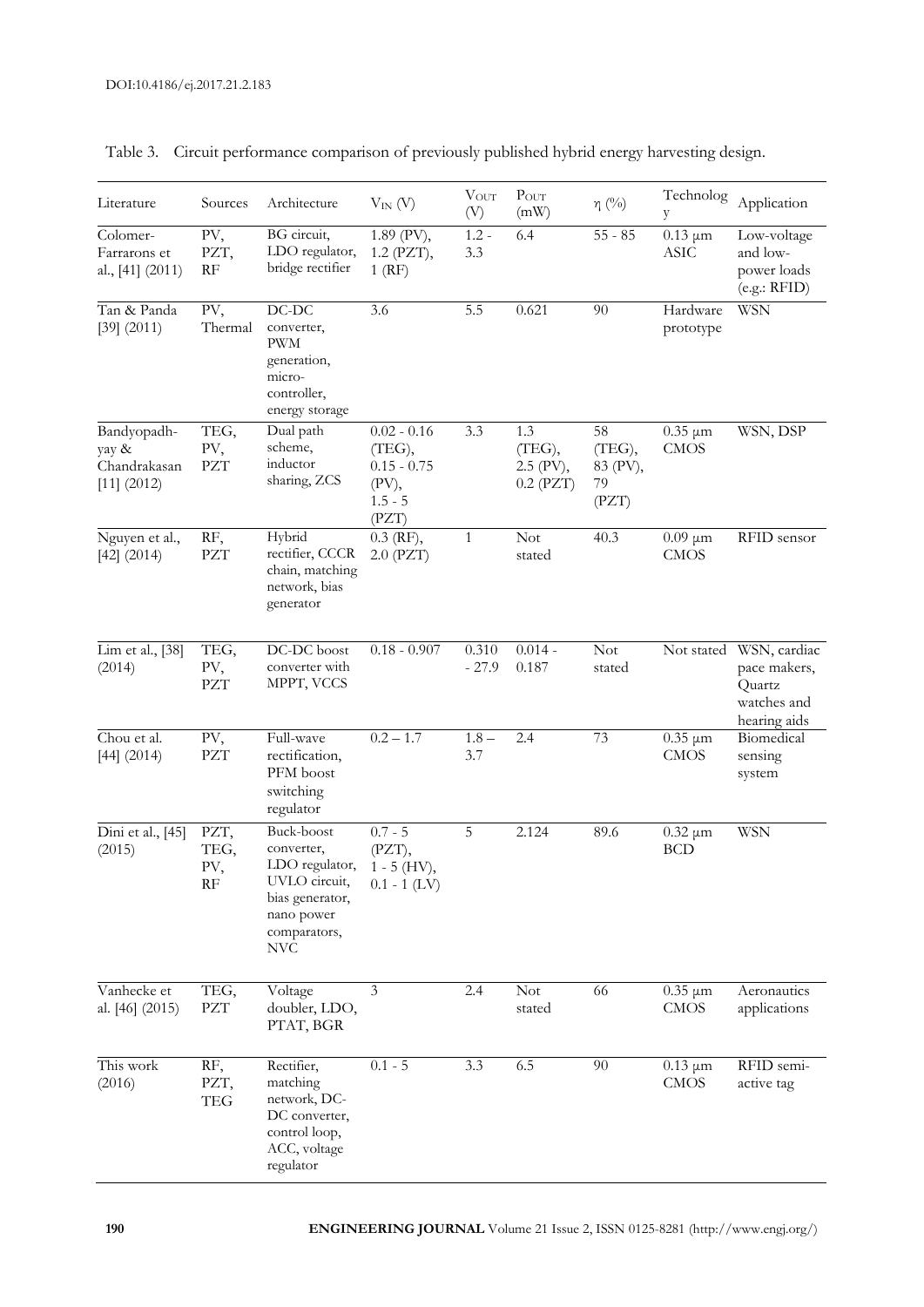Table 3 shows the circuit performance comparison of previously published hybrid energy harvesting design. From this literature, Bandyopadhyay and Chandrakasan [11] and Dini et al., [45] had reported on fabricated die micrograph in their designs. In Bandyopadhyay and Chandrakasan work, they presented a dual-path architecture that combined three input sources (solar, thermal and vibration) which closely resembled to the proposed HIEH architecture, where the only difference was between solar and RF input. Fig. 5 shows a chip micrograph designed by them. The circuit was implemented in a 0.35  $\mu$ m CMOS technology with a chip size of 5 mm  $\times$  5 mm. With inductor sharing, 83%, 58% and 79% of peak efficiencies were achieved for photovoltaic, thermoelectric and piezoelectric dual-path architecture respectively.

Based on the literature review, it can be noticed that energy harvesting circuits design that were interfacing between the harvesters and power converter played an important role in the development of efficient and effective energy harvesting system. Maximum power can be harvested if the input impedance of the DC-DC converter circuits was designed to be equal to the harvester's internal impedance [11]. In certain architectures, an additional interface circuit is needed to match the characteristics of the harvester and the power converter [45]. Thus in this research, our focus will be on the rectifiers and DC-DC converter circuits design. In attempting to achieve maximum PCE with minimal power losses, the correct circuit implementations and the selection of the good topology of each harvester will be emphasized.



Fig. 5. Die micrograph of the chip test [11].

#### **5. Proposed HIEH Block Design**

The block diagram of the proposed architecture of HIEH system is illustrated in Fig. 6. The system is designed to harvest energy from three input sources which are PZT, TEG and RF signal. It consists of a matching network, rectifiers (AC-DC and RF-DC), a self-start-up circuit, a control loop, an adaptive control circuit (ACC) block, DC-DC converter with MPPT, an energy storage unit and a voltage regulator. All of these blocks will be integrated and implemented into a chip to supply the required ultra-low power to the semi-active UHF RFID tag as well as a low power microcontroller and sensors.

Since PZT element is an AC voltage source, an AC-DC rectifier is required before interfacing with the DC-DC converter. The purpose is to convert the alternating current into direct current for usage in the device. In the case of RF energy harvesting, RF-DC rectifier is designed to convert the ambient RF energy received by the antenna to a DC supply voltage [47]. Unlike PZT, a matching network is necessary before the rectifier circuit. The matching network is used to increase the power acquired from the antenna so that maximum power can be delivered to the RF-DC rectifier circuit [13], [19].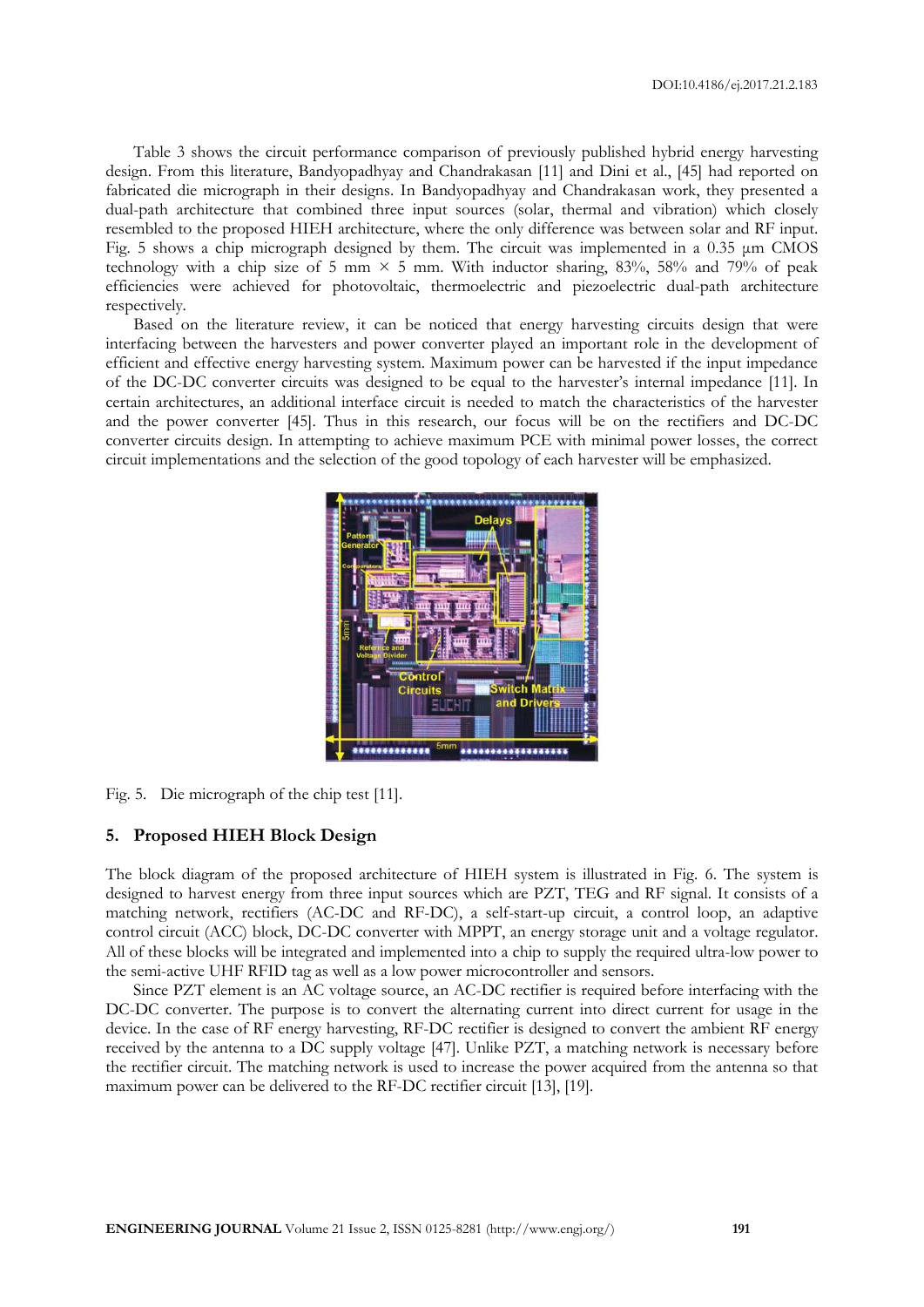

Fig. 6. Block diagram of the proposed architecture of HIEH for semi-active RFID tag*.*

Until now, there are several kinds of circuit topology have been introduced by researchers to be applied to the rectifier in RFIDs. Some of them are full-wave CMOS rectifier [21] and a high-efficiency differentialdrive CMOS rectifier [22]. The advantage of these circuit is that they do not require a complex circuit design [21], well established and have a good efficiency [22]. Indeed, the selection of a suitable diode is important in designing a low-power rectifier circuit. Its parameters and characteristics such as the breakdown voltage, zero-bias junction capacitance, forward bias current, switching speed and cut-off voltage can affect the performance and PCE of the energy harvesting circuit [48]. Since the proposed HIEH system is operating at UHF band (860 – 960 MHz), diodes with very fast switching speed, low forward voltage drop and high detection sensitivity at UHF frequencies are required. For these reasons, Schottky diodes are considered to be an ideal choice. However, their implementation cost is high and it is not compatible with the standard CMOS processes. As an alternative, Schottky diode can be replaced with a diode-connected MOSFET [49]. Even though the PCE for a rectifier will be worse than that of the Schottky diode, by applying threshold voltage cancellation techniques, the PCE can be improved tremendously [23].

As the high-Q loop antenna is very sensitive to impedance variation at the antenna-rectifier interface, a control loop is added in the proposed architecture. The purpose is to compensate the input impedance so that a resonance can be achieved between the rectifier and the loop antenna for any given frequency and input impedance. Thereby, the RF energy harvester robustness can be improved with the advantage of the passive voltage boost obtained from the high-Q resonator [50, 51].

Meanwhile, a self-startup circuit is added to ensure the energy extraction process starts charging once the stored energy is low. After startup, DC voltage of the harvested energy will pass to a DC-DC converter to convert the input voltage to another voltage level. In this research, DC-DC converter with voltage reference MPPT control will be implemented so that the maximum power extraction can be derived from the HIEH system. Next, an adaptive control circuit is added to maintain close-to-optimal PCE of the rectifier until the output voltage reaches the required value. The process will be done by adjusting the internal impedances between blocks and the switching timing of the entire power path dynamically to improve the output power throughout the charging process [52]. Then, energy storage unit is required in this system, especially when the amount of energy harvested is limited and intermittent. The purpose is to store harvested energy until it is enough to supply power required by the loads. Finally, the voltage regulator is utilized so that a stable supply voltage can be generated for the loads: semi-active RFID chip, microcontroller and sensors.

In the proposed architecture of HIEH, temperature, vibration and voltage sensors will be added to the system for military assets security purposes. Since most of the military assets are dangerous and sensitive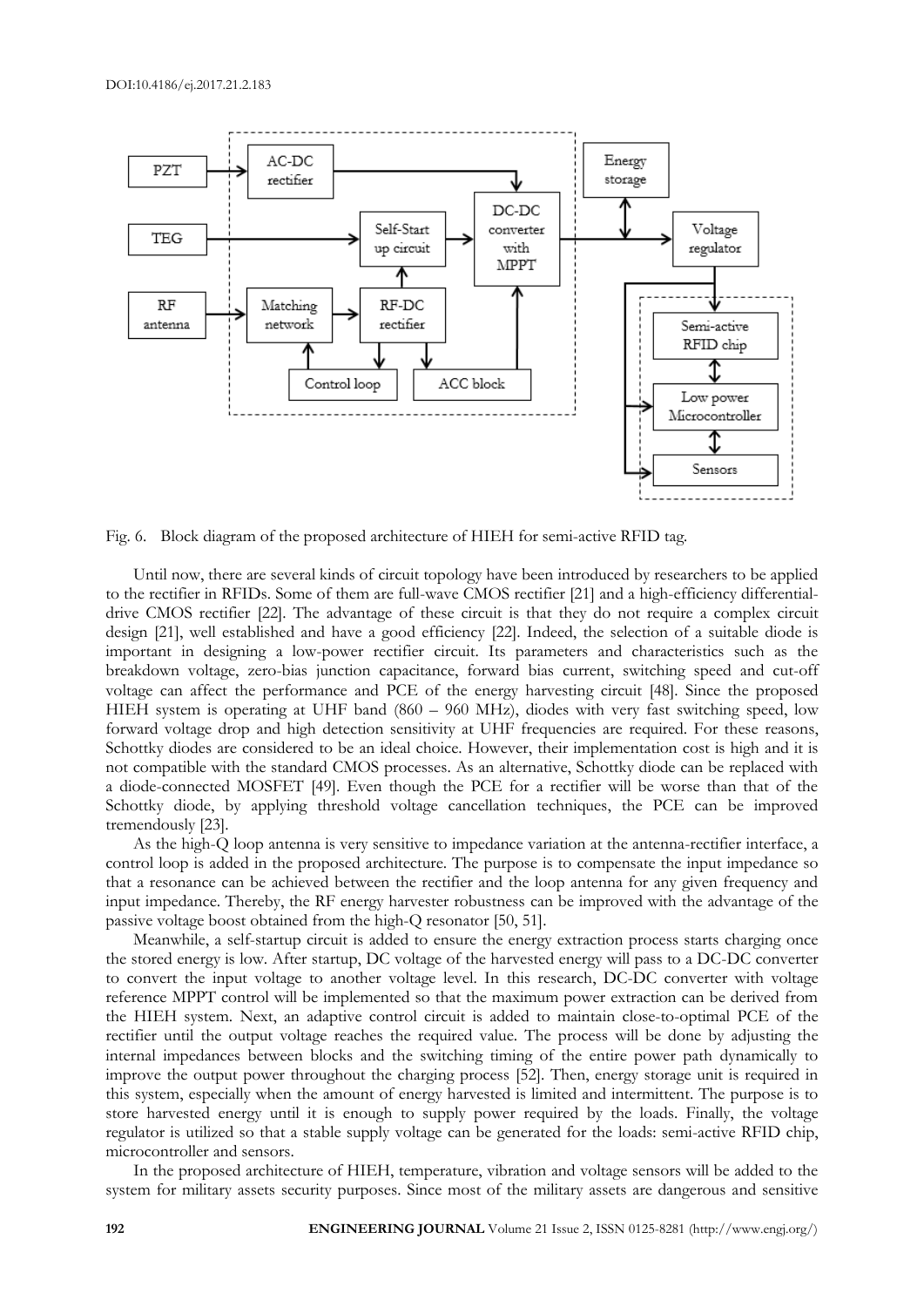such as weapons and ammunition, it is important to keep them safe from being stolen or moved out by unauthorized personnel, especially terrorists. These sensors will alert authorities if they sense small changes in vibration, temperature or voltage that occur on the weapons and ammunition. Meanwhile, the microcontroller is used to control both the RFID tag and the sensors [43]. In this architecture, a low power microcontroller is used to ensure low power consumption in the system.

#### **6. Implementation Process of HIEH Architecture**

Figure 7 shows the design flow chart of the proposed HIEH system. The design will start with a review of the research studies that have been previously published for a single and hybrid input energy harvesting system. The review is compared based on the types of harvester, design architecture, fabrication process and measurement results. From the literature, objectives and scopes of the research will be set and new HIEH architecture will be proposed. Then, the new architecture will be designed, modelled and simulated using PSpice software. At this stage, the performance of the proposed architecture such as the input and output voltages, input and output power, PCE, etc. will be measured. Once the best results are achieved, the design will proceed to the next step which is behavioral modelling of HIEH in Verilog using Mentor Graphics. If there are no errors in the design, the source code will be written using Verilog followed by a simulation work using ModelSim from Mentor Graphics. Any errors will loop back to the behavioral modelling stage.

Next, the Precision Synthesis tool will be used to perform logic synthesis. In synthesis, Verilog code will be translated into an Electronic Design Interface Format (EDIF) netlist file to enable a timing and gate level simulation in FormalPro. If there are any errors in the timing and gate level simulation, the synthesis process will be repeated before being downloaded to FPGA (field-programmable gate array) for real-time verification. Once the FPGA implementation is successful, the developed HIEH will be designed and implemented on 0.13 μm CMOS process technology to obtain its final layout. Then, circuit verification will be done using CALIBRE tool. During this step, the layout will be analyzed and compared versus the schematic to ensure design integrity. The design will also be analyzed in case any electrical failures and multiple validations will be consumed by a downstream simulator to determine whether the design meets the electrical specifications such as design rule check, layout versus schematic, parasitic extraction, power issues, etc. Finally, after IC layout physical verification is completed, the data will be translated into GDSII file format through the tapeout process to possibly be fabricated for RFID device implementation and others.

#### **7. Conclusions**

In this paper, the drawbacks of the semi-active RFID tag and the previously proposed solutions have been reviewed. Based on the findings, an ultra-low power HIEH system with three input ambient sources from RF, TEG and PZT has been proposed as a solution. The main objective is to solve the semi-active UHF RFID tag limited lifespan issues due to the need for batteries to power their circuitries and to achieve maximum PCE with minimal power losses obtain from the HIEH system. To achieve the target, the proposed architecture will use rectifiers, matching network, a self-start-up circuit, DC-DC boost converter with MPPT, a control loop, an adaptive control circuit, energy storage and a voltage regulator. Each designed topology will be evaluated and characterized to get a maximum PCE. PSpice software and Verilog based on Mentor Graphics will be used for design simulation and code writing respectively. Then, the circuits design will be downloaded to the FPGA board for verification and the final layout will be implemented in a standard 0.13 µm CMOS process. The simulation result from this ultra-low power HIEH architecture is expected to deliver a total of 3.3 V of output voltage from low input ambient sources which is enough to recharge the battery and activate the semi-active RFID tag. Moreover, 6.5 mW of output power and 90% efficiency are expected when three input sources are simultaneously harvested.

#### **Acknowledgement**

The authors gratefully acknowledge the support provided by UKM internal grant (GUP-2015-021) and grant from ministry of education (FRGS/2/2014/TK03/UKM/02/1) for this research.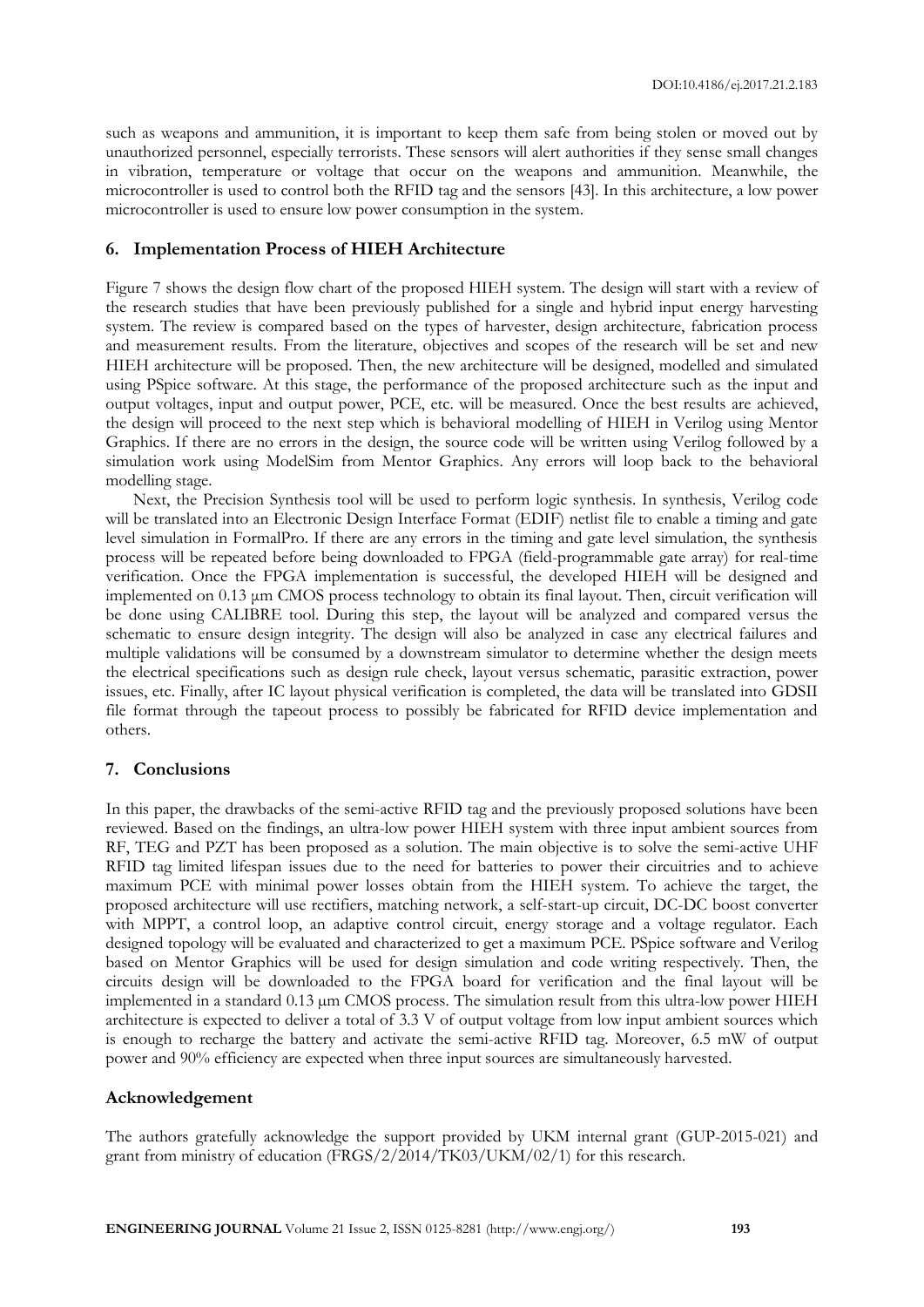

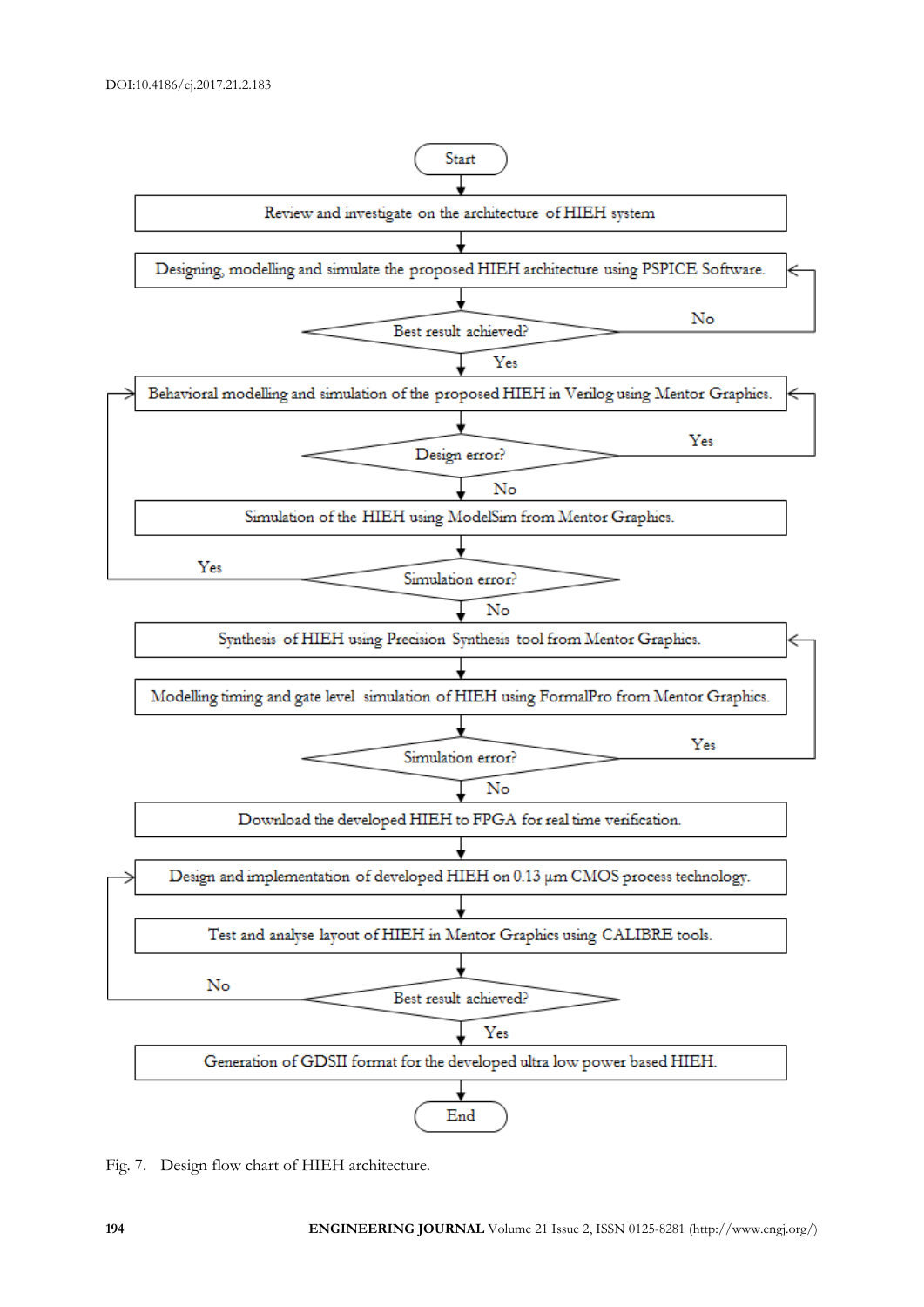#### **References**

- [1] T. Mehta, "Convert UHF RFID tag from passive to semi-passive tag using external power sources," University of Texas At Arlington, 2010.
- [2] Q. Xiao, C. Boulet, and T. Gibbons, "RFID security issues in military supply chains," in *Second International Conference on Availability, Reliability and Security (ARES'07)*, 2007, pp. 599–605.
- [3] H. Chu, G. Wu, J. Chen, and Y. Zhao, "Study and simulation of semi-active RFID tags using piezoelectric power supply for mobile process temperature sensing," in *International Conference on Cyber Technology in Automation, Control and Intelligent Systems*, 2011, no. 1, pp. 38–42.
- [4] Q. Xiao, T. Gibbons, and H. Lebrun, "RFID technology, security vulnerabilities and countermeasures," in *Supply Chain, The Way to Flat Organisation*. Publisher-Intech, 2009, pp. 357–382.
- [5] Y. Duroc and D. Kaddour, "RFID potential impacts and future evolution for green projects," *Energy Procedia*, vol. 18, pp. 91–98, 2012.
- [6] J. Sampe, "Reliable and higher throughput anti-collision technique for RFID UHF tag," *World Applied Sciences Journal*, vol. 20, no. 3, pp. 445–449, 2012.
- [7] A. Castagnetti, A. Pegatoquet, C. Belleudy, and M. Auguin, "A framework for modeling and simulating energy harvesting WSN nodes with efficient power management policies," *EURASIP Journal on Embedded Systems*, vol. 8, pp. 1–20, 2012.
- [8] A. M. A. Hadi, S. N. M. Tawil, T. N. T. Mohamad, and M. Syaripuddin, "Energy harvesting from road by pyroelectric effect," *ARPN Journal of Engineering and Applied Sciences*, vol. 10, no. 20, pp. 9884–9890, 2015.
- [9] H. Dai, Y. Lu, M. Law, S. Sin, and R. P. Martins, "A review and design of the on-chip rectifiers for RF energy harvesting," in *IEEE International Wireless Symposium (IWS)*, 2015, pp. 1–4.
- [10] D. M. M. Rahaman, M. S. Islam, J. Sampe, and S. H. M. Ali, "An architecture of ULP energy harvesting power conditioning circuit using piezoelectric transducer for wireless sensor network: A review," *Asian Journal of Scientific Research*, vol. 8, no. 1, pp. 1–13, 2015.
- [11] S. Bandyopadhyay and A. P. Chandrakasan, "Platform architecture for solar, thermal and vibration energy combining with MPPT and single inductor," *IEEE Journal of Solid-State Circuits*, vol. 47, no. 9, pp. 2199–2215, 2012.
- [12] M. A. Albrni, J. Sampe, M. S. Islam, and B. Y. Majlis, "Ultra low power energy harvester using hybrid input for wireless communication devices—A review," *Journal of Theoretical and Applied Information Technology*, vol. 86, no. 3, pp. 365–376, 2016.
- [13] B. Beikzadeh, "Design and implementation of a micro scale radio frequency energy harvester," *EURECA*, pp. 75–76, 2013.
- [14] A. Nechibvute, A. Chawanda, and P. Luhanga, "Piezoelectric energy harvesting devices: An alternative energy source for wireless sensors," *Smart Materials Research*, vol. 2012, pp. 1–13, 2012.
- [15] N. G. Kurahatti, "Novel method for design and implementation of low power FPGA based RFID system," in *IEEE International Conference on Electrical, Computer and Communication Technologies (ICECCT)*, 2015, pp. 1–6.
- [16] M. A. Khan, M. Sharma, and B. Prabhu R, "A survey of RFID tags," *International Journal of Recent Trends in Engineering*, vol. 1, no. 4, pp. 4–7, 2009.
- [17] X. Lu, P. Wang, D. Niyato, D. Kim, and Z. Han, "Wireless networks with RF energy harvesting: A contemporary survey," *IEEE Communications Surveys and Tutorials*, vol. 17, no. 2, pp. 1–33, 2015.
- [18] T. Le, K. Mayaram, and T. Fiez, "Efficient far-field radio frequency energy harvesting for passively powered sensor networks," *IEEE Journal of Solid-State Circuits*, vol. 43, no. 5, pp. 1287–1302, 2008.
- [19] C. Merz, G. Kupris, and M. Niedernhuber, "Design and optimization of a radio frequency energy harvesting system for energizing low power devices," in *International Conference on Applied Electronics (AE)*, 2014, pp. 209–212.
- [20] S. Oh and D. D. Wentzloff, "A -32dBm sensitivity RF power harvester in 130nm CMOS," in *IEEE Radio Frequency Integrated Circuits Symposium (RFIC)*, 2012, pp. 483–486.
- [21] S. S. Hashemi, M. Sawan, and Y. Savaria, "A high-efficiency low-voltage CMOS rectifier for harvesting energy in implantable devices," *IEEE Transactions on Biomedical Circuits and Systems*, vol. 6, no. 4, pp. 326–335, 2012.
- [22] P. Kamalinejad, K. Keikhosravy, S. Mirabbasi, and V. C. M. Leung, "An efficiency enhancement technique for CMOS rectifiers with low start-up voltage for UHF RFID tags," in *International Green*

**ENGINEERING JOURNAL** Volume 21 Issue 2, ISSN 0125-8281 (http://www.engj.org/) **195**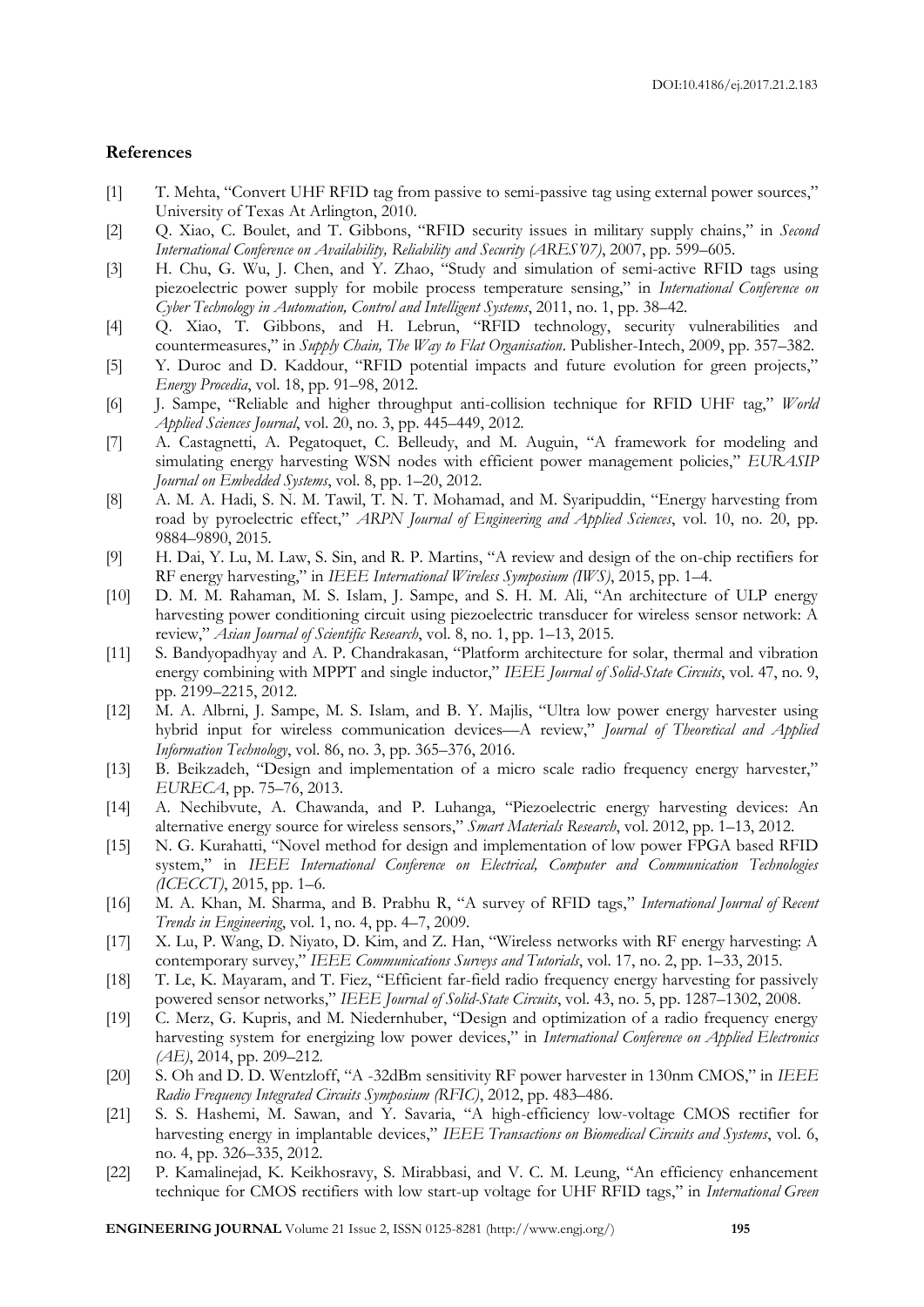*Computing Conference (IGCC)*, 2013, pp. 1–6.

- [23] K. Kotani, A. Sasaki, and T. Ito, "High-efficiency differential-drive CMOS rectifier for UHF RFIDs," *IEEE Journal of Solid-State Circuits*, vol. 44, no. 11, pp. 3011–3018, 2009.
- [24] P.-H. Hsieh and T. Chiang, "An RF energy harvester with 35.7% PCE at P IN of -15 dBm," in *Symposium on. IEEE VLSI Circuits (VLSIC)*, 2013, pp. 224–225.
- [25] J. Bing, C. Kun, C. Lijuan, C. Hong, Z. Huaqing, and W. Qiang, "Low-power design of a selfpowered piezoelectric energy harvesting system," in *Proceedings of the 33rd Chinese Control Conference*, 2014, pp. 6937–6940.
- [26] Y. K. Ramadass and A. P. Chandrakasan, "An efficient piezoelectric energy harvesting interface circuit using a bias-flip rectifier and shared inductor," *IEEE Journal of Solid-State Circuits*, vol. 45, no. 1, pp. 189–204, 2010.
- [27] S. S. Balpande, S. B. Lande, U. Akare, and L. Thakre, "Modeling of cantilever based power harvester as an innovative power source for RFID Tag," in *Second International Conference on Emerging Trends in Engineering and Technology, ICETET-09*, 2009, pp. 13 – 18.
- [28] S. Chamanian, Ö. Zorlu, H. Külah, and A. Muhtaroğlu, "An adaptive piezoelectric energy harvesting interface circuit with a novel peak detector," in *International Conference on Energy Aware Computing Systems & Applications (ICEAC)*, 2015, pp. 1–4.
- [29] X.-D. Do, S.-K. Han, and S.-G. Lee, "Optimization of piezoelectric energy harvesting systems by using a MPPT method," in *IEEE Fifth International Conference on Communications and Electronics (ICCE)*, 2014, pp. 309–312.
- [30] Y. K. Ramadass and A. P. Chandrakasan, "A battery-less thermoelectric energy harvesting interface circuit with 35 mV startup voltage," *IEEE Journal of Solid-State Circuits*, vol. 46, no. 1, pp. 333–341, 2011.
- [31] M. I. A. Jalil and J. Sampe, "Experimental investigation of thermoelectric generator modules with different technique of cooling system," *American Journal of Engineering and Applied Sciences*, vol. 6, no. 1, pp. 1–7, 2013.
- [32] F. Jfri, S. N. M. Tawil, M. Syaripuddin, T. N. T. Mohamad, and A. Miskon, "Employment of waste heat for thermoelectric-based energy harvesting," *ARPN Journal of Engineering and Applied Sciences*, vol. 10, no. 20, pp. 9896–9901, 2015.
- [33] A. Paraskevas and E. Koutroulis, "A simple maximum power point tracker for thermoelectric generators," *Energy Conversion and Management*, vol. 108, pp. 355–365, 2016.
- [34] N. A. A. Semsudin, J. Sampe, M. S. Islam, A. R. M. Zain, and D. D. Berhanuddin, "Architecture of ultra-low-power micro Energy harvester using hybrid input for biomedical devices," in *IEEE Regional Symposium on Micro and Nanoelectronics (RSM)*, 2015, pp. 1–4.
- [35] R. Saeki, J. Yoshino, and M. Inoue, "Active RFID tag drive using thermoelectric conversion element," in *IEEE 2nd Global Conference on Consumer Electronics (GCCE)*, 2013, pp. 269–270.
- [36] L. C. Chuan, H. Wahid, and L. P. Ling, "A charge pump-based power conditioning circuit for low powered thermoelectric generator (TEG)," in *10th Asian Control Conference (ASCC)*, 2015, pp. 1–6.
- [37] F. Karim and S. Zeadally, "Energy harvesting in wireless sensor networks: A comprehensive review," *Renewable and Sustainable Energy Reviews*, vol. 55, pp. 1041–1054, 2016.
- [38] M. S. M. Lim, S. H. M. Ali, S. Jahariah, and M. S. Islam, "Modelling of hybrid energy harvester with DC-DC boost converter using arbitary input sources for ultra-low-power micro-devices," in *IEEE International Conference on Semiconductor Electronics (ICSE)*, 2014, pp. 28–31.
- [39] Y. K. Tan and S. K. Panda, "Energy harvesting from hybrid indoor ambient light and thermal energy sources for enhanced performance of wireless sensor nodes," *IEEE Transactions on Industrial Electronics*, vol. 58, no. 9, pp. 4424–4435, 2011.
- [40] H. Yu, Q. Yue, J. Zhou, and W. Wang, "A hybrid indoor ambient light and vibration energy harvester for wireless sensor nodes," *Sensors*, vol. 14, no. 5, pp. 8740–8755, 2014.
- [41] J. Colomer-Farrarons, P. Miribel-Catala, A. Saiz-Vela, and J. Samitier, "A multiharvested selfpowered system in a low-voltage low-power technology," *IEEE Transactions on Industrial Electronics*, vol. 58, no. 9, pp. 4250–4263, 2011.
- [42] T. T. Nguyen, T. Feng, P. Häflinger, and S. Chakrabartty, "Hybrid CMOS rectifier based on synergistic RF-piezoelectric energy scavenging," *IEEE Transactions on Circuits and Systems - I: Regular Papers*, vol. 61, no. 12, pp. 3330–3338, 2014.
- [43] I. Mayordomo, L. Mateu, M. Roth, D. Sobirai, K. Alexander, P. Spies, and M. Ulli, "An evaluation of energy harvesting for smart UHF RFID tags," in *European Conference on Smart Objects, System and*